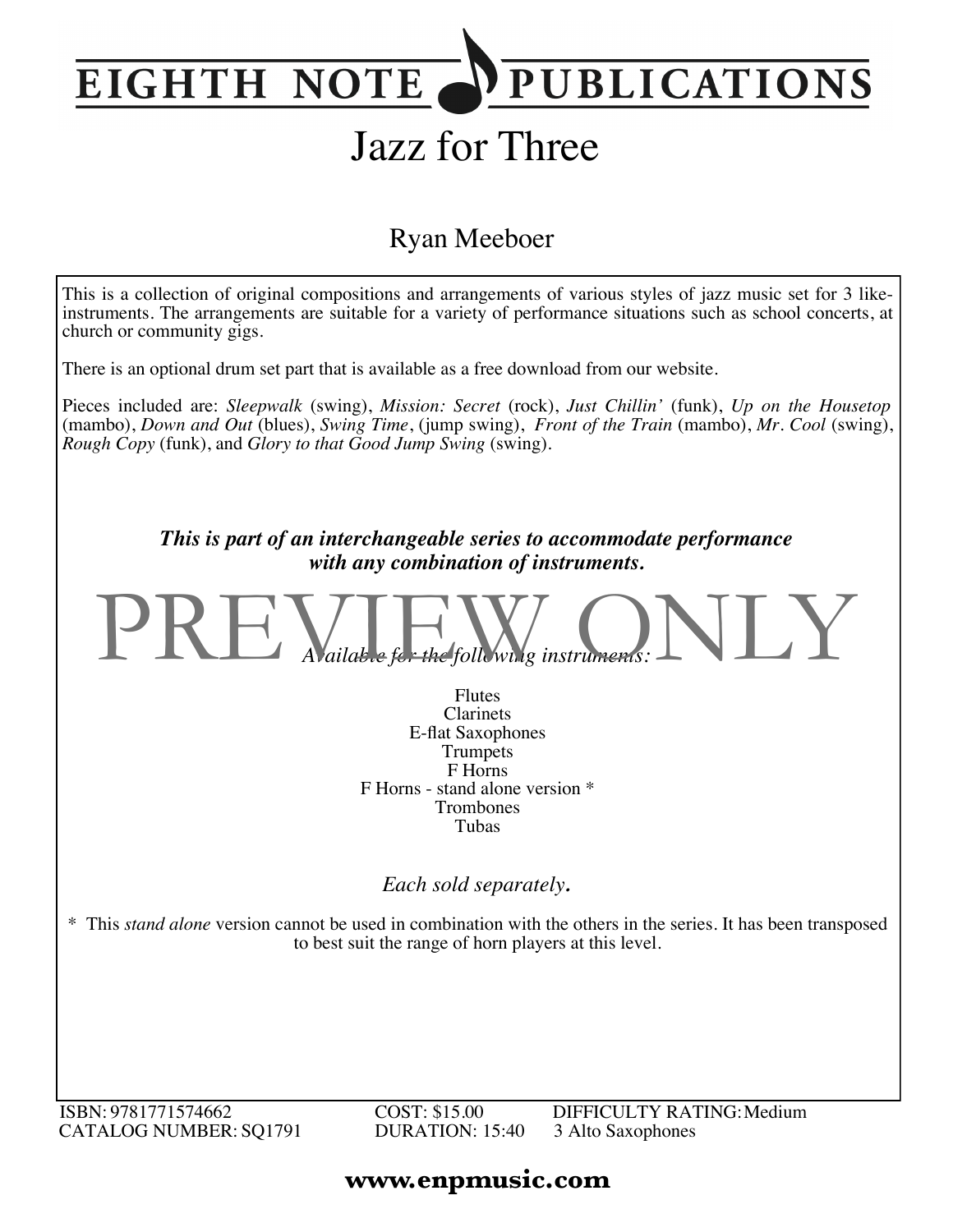## JAZZ FOR THREE





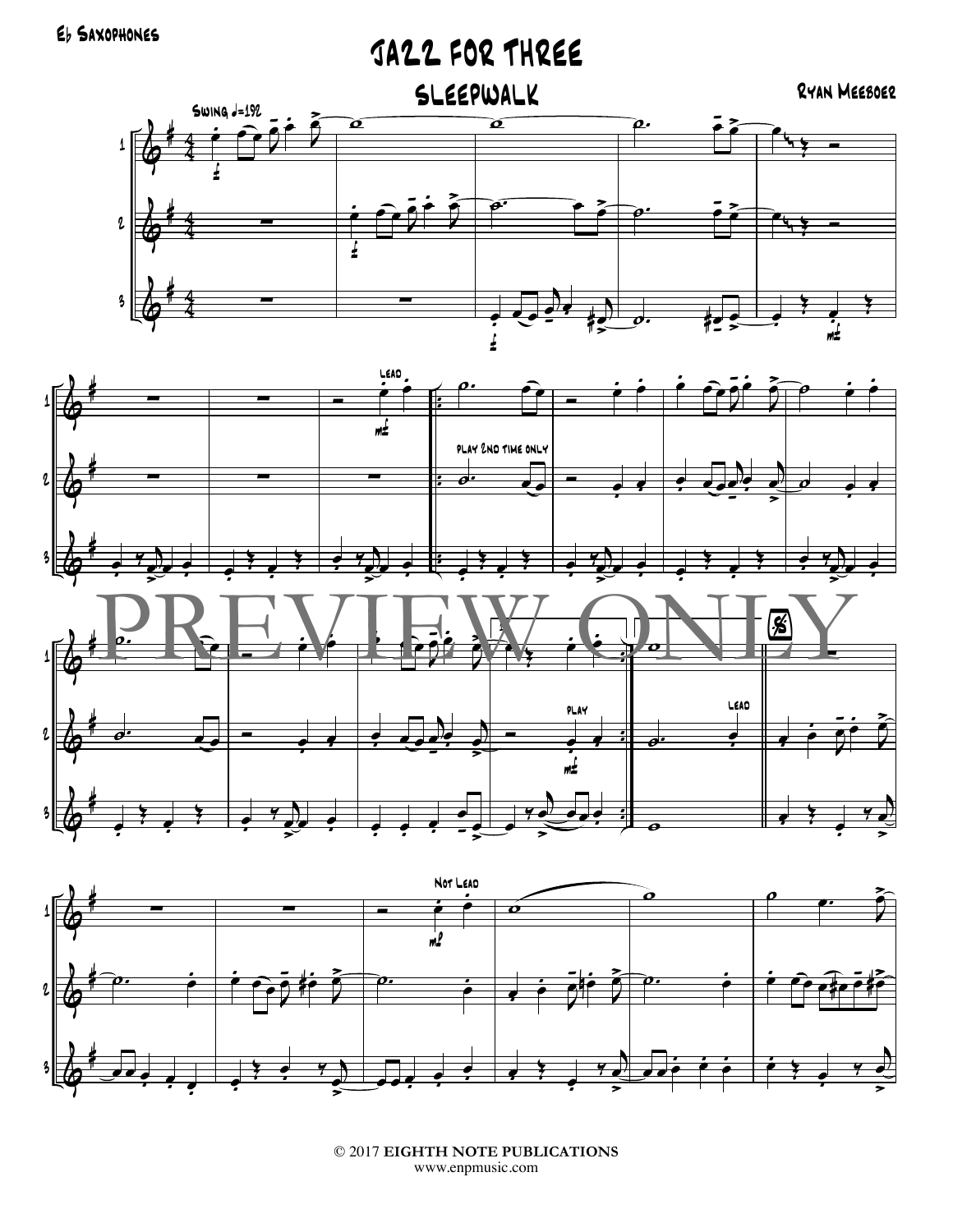





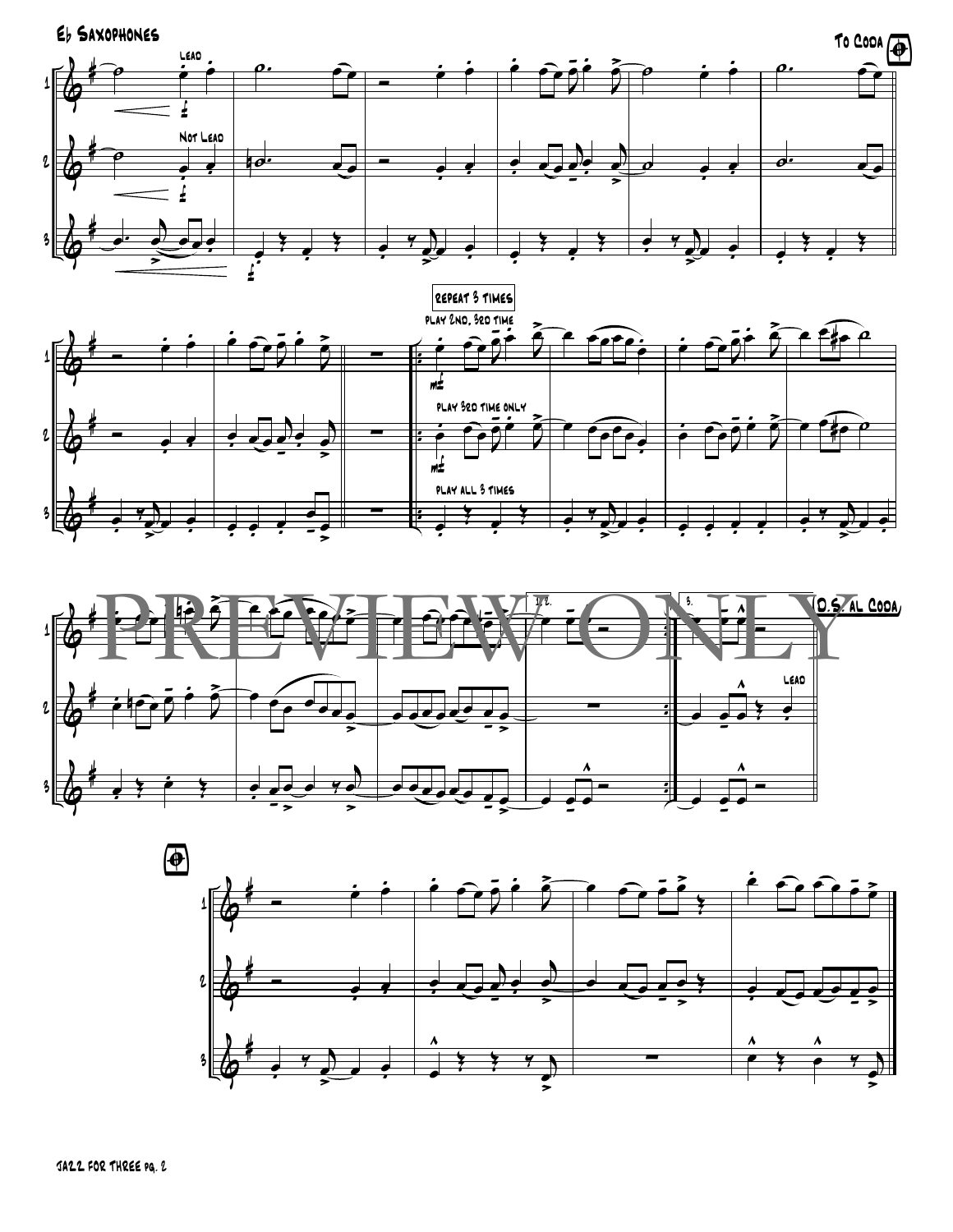



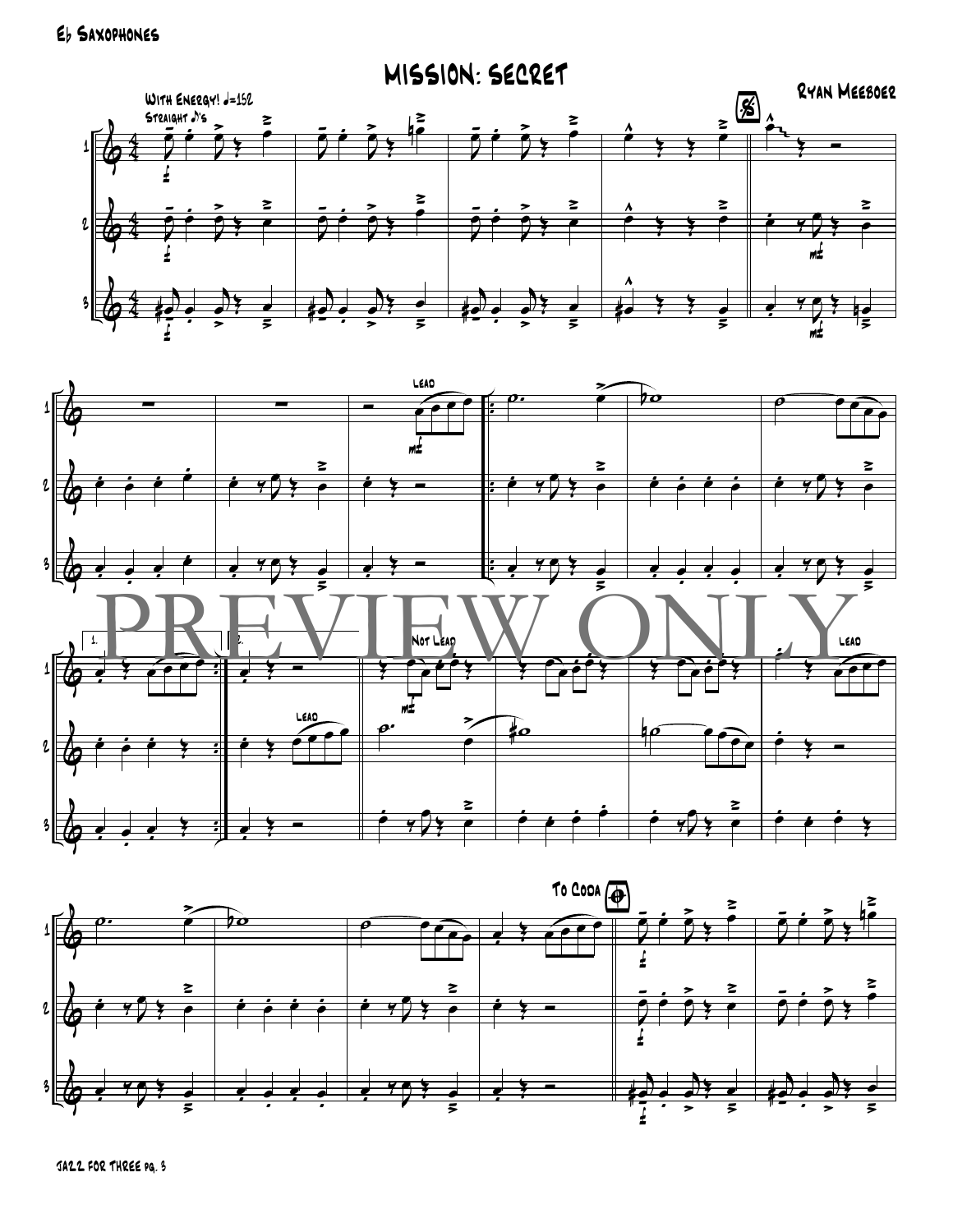





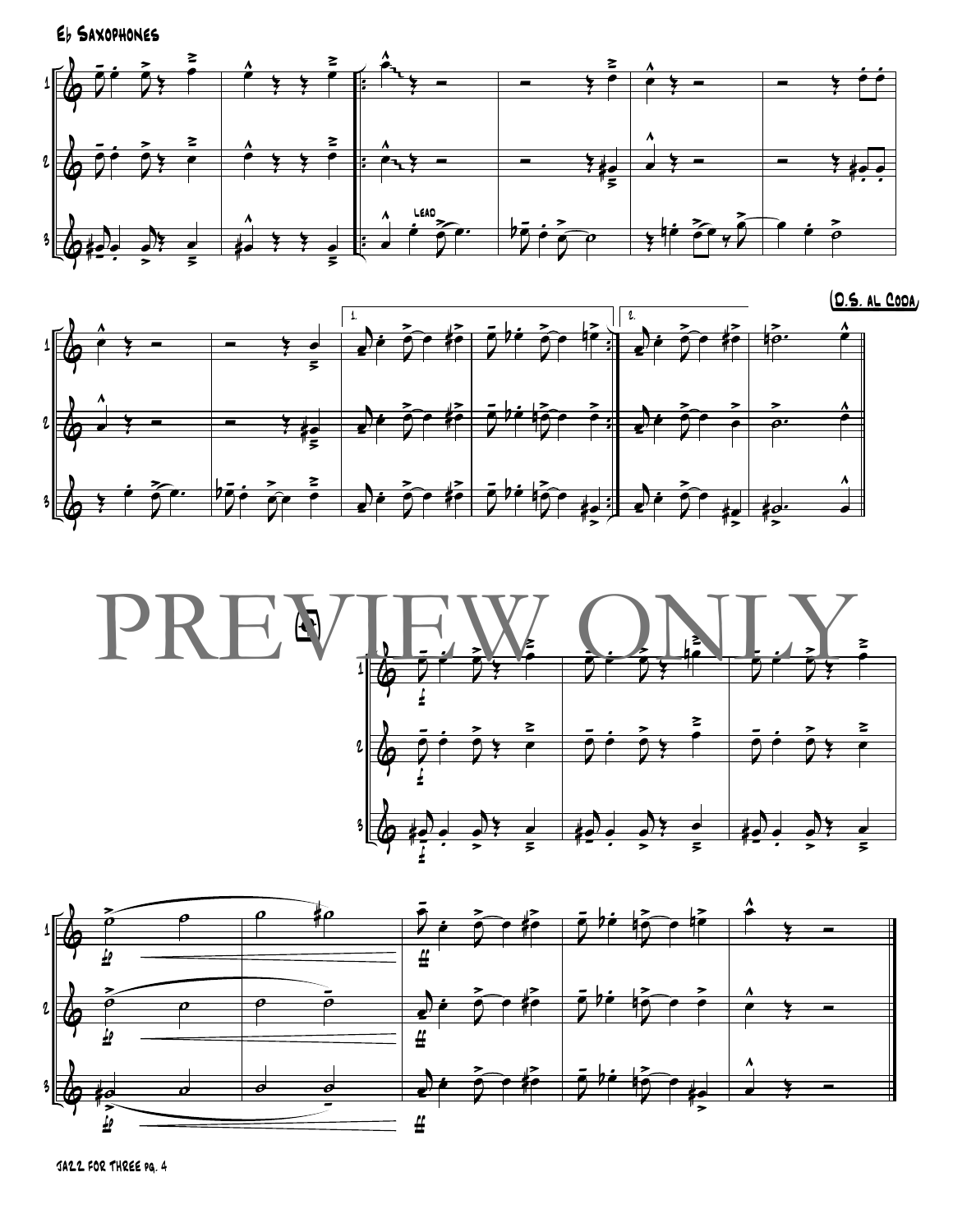



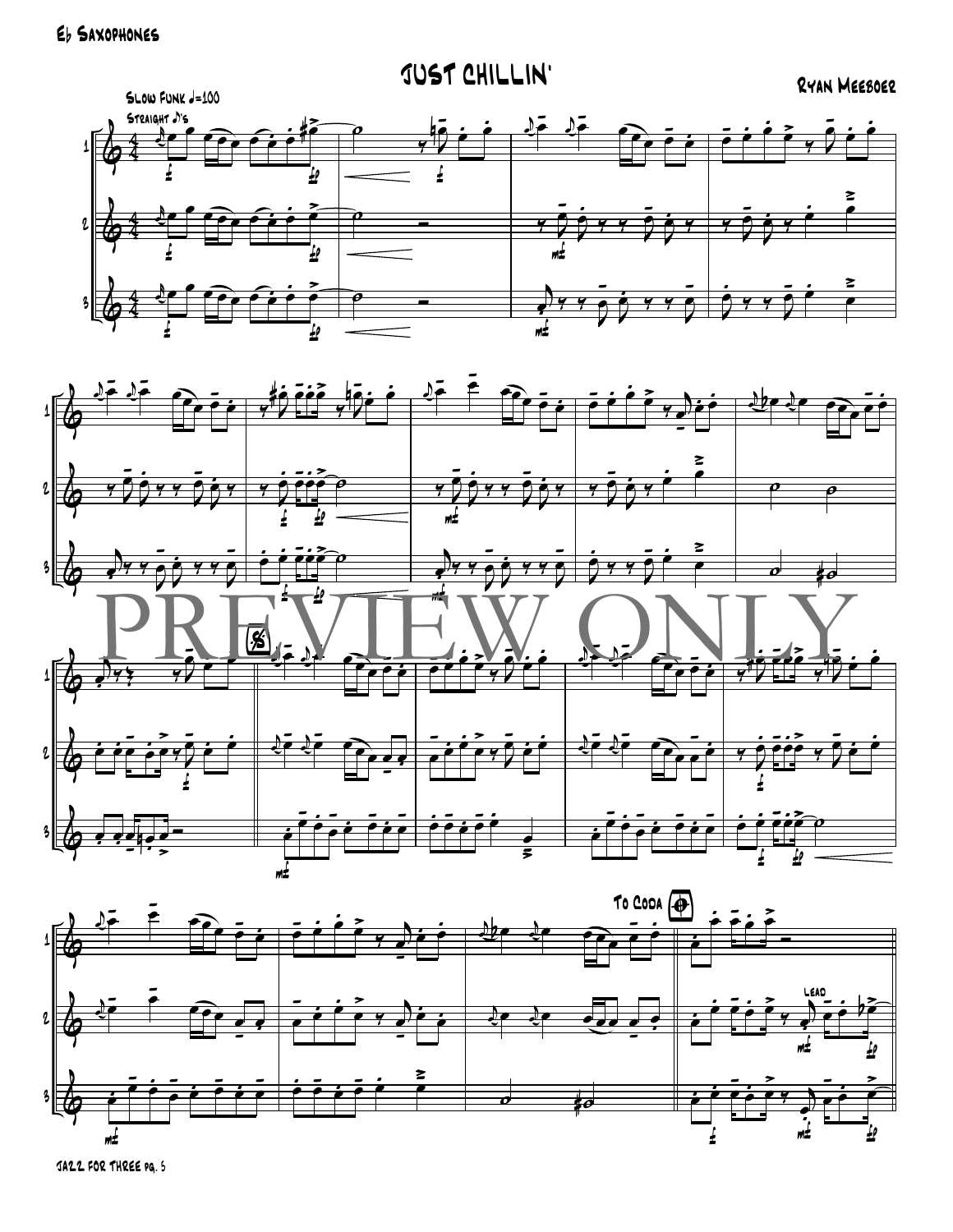![](_page_6_Figure_1.jpeg)

![](_page_6_Figure_2.jpeg)

![](_page_6_Figure_3.jpeg)

![](_page_6_Figure_4.jpeg)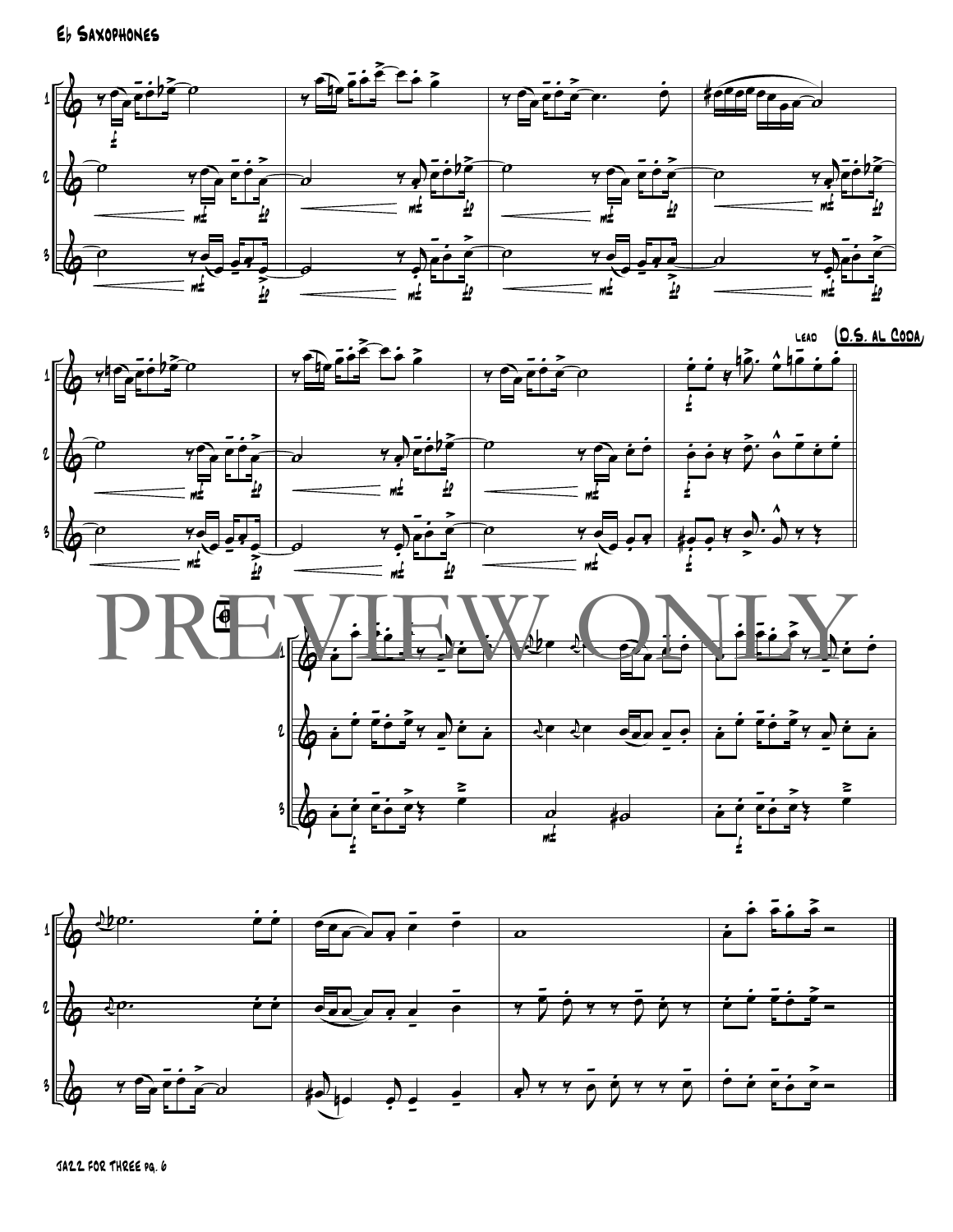#### UP ON THE HOUSETOP **BENJAMIN HANBY**  $MAMBO = 112$ ARRANGED BY RYAN MEEBOER STRAIGHT J'S 1  $\overline{\mathbf{m}^{\mathbf{L}}}$ l  $\mathcal{G}$ m± 3  $\overline{\bullet}$  .  $\overline{\boldsymbol{\theta}}$  $\frac{1}{\sqrt{2}}$

![](_page_7_Figure_2.jpeg)

![](_page_7_Figure_3.jpeg)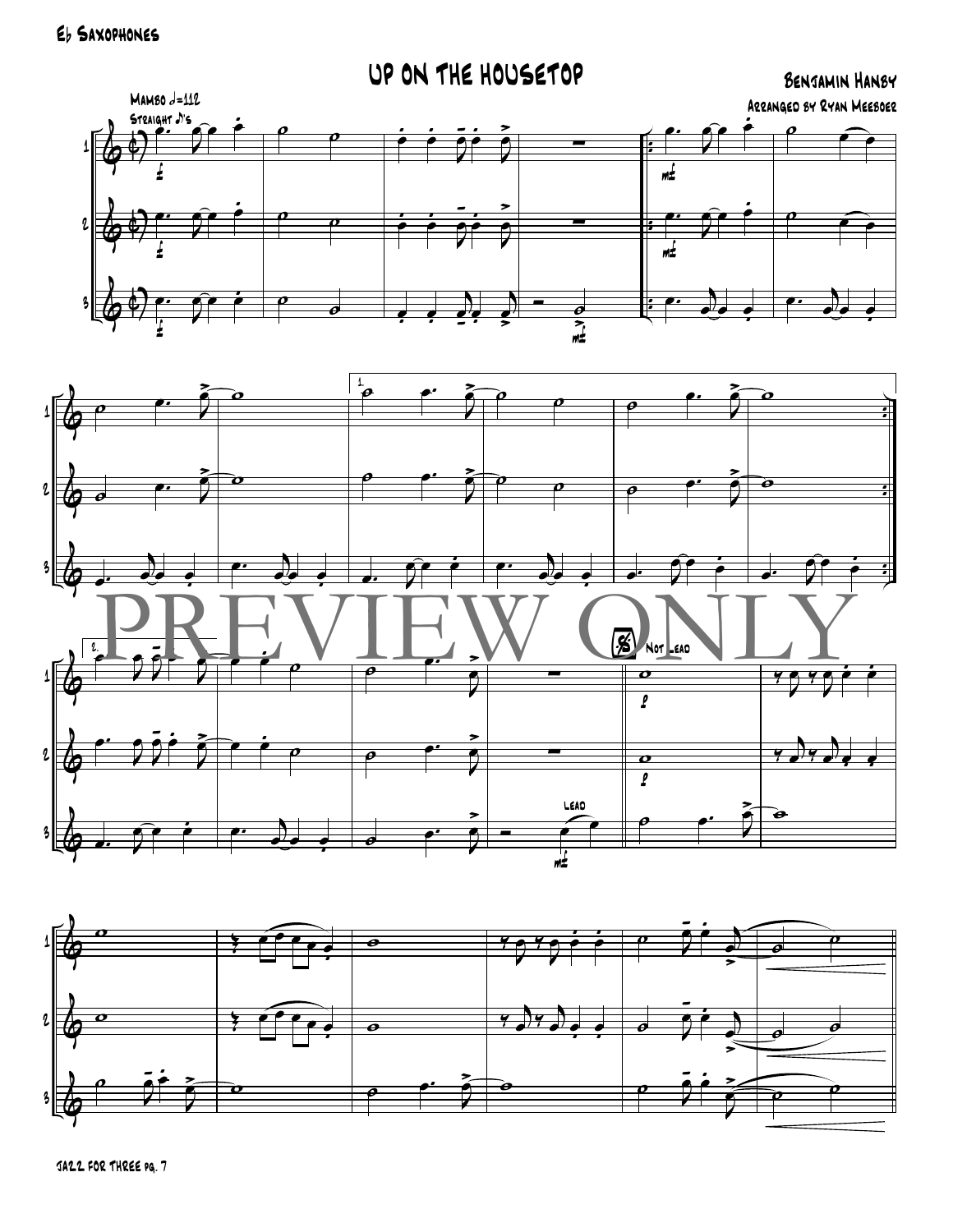![](_page_8_Figure_1.jpeg)

![](_page_8_Figure_2.jpeg)

![](_page_8_Figure_3.jpeg)

![](_page_8_Figure_4.jpeg)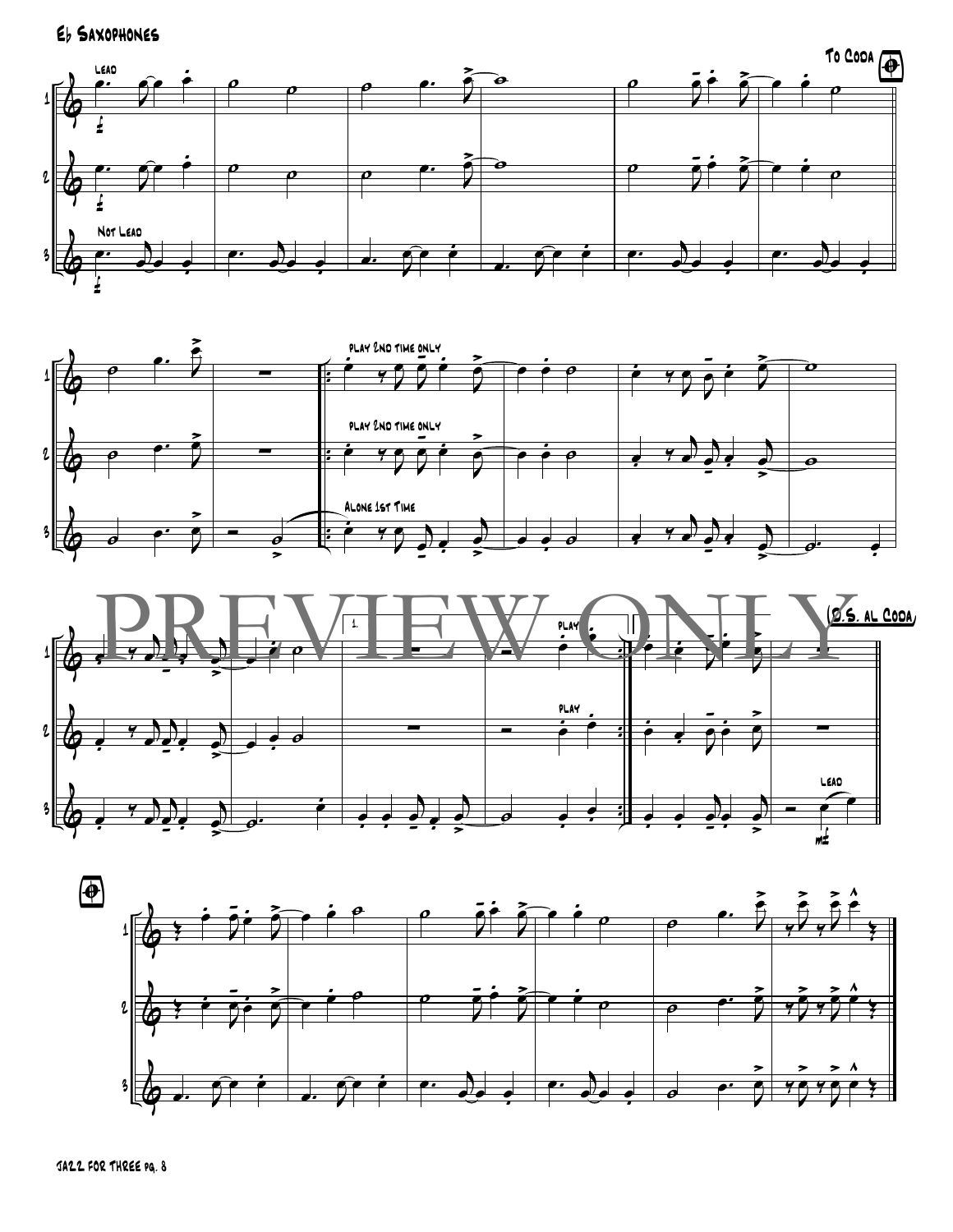DOWN AND OUT

![](_page_9_Figure_2.jpeg)

![](_page_9_Figure_3.jpeg)

![](_page_9_Figure_4.jpeg)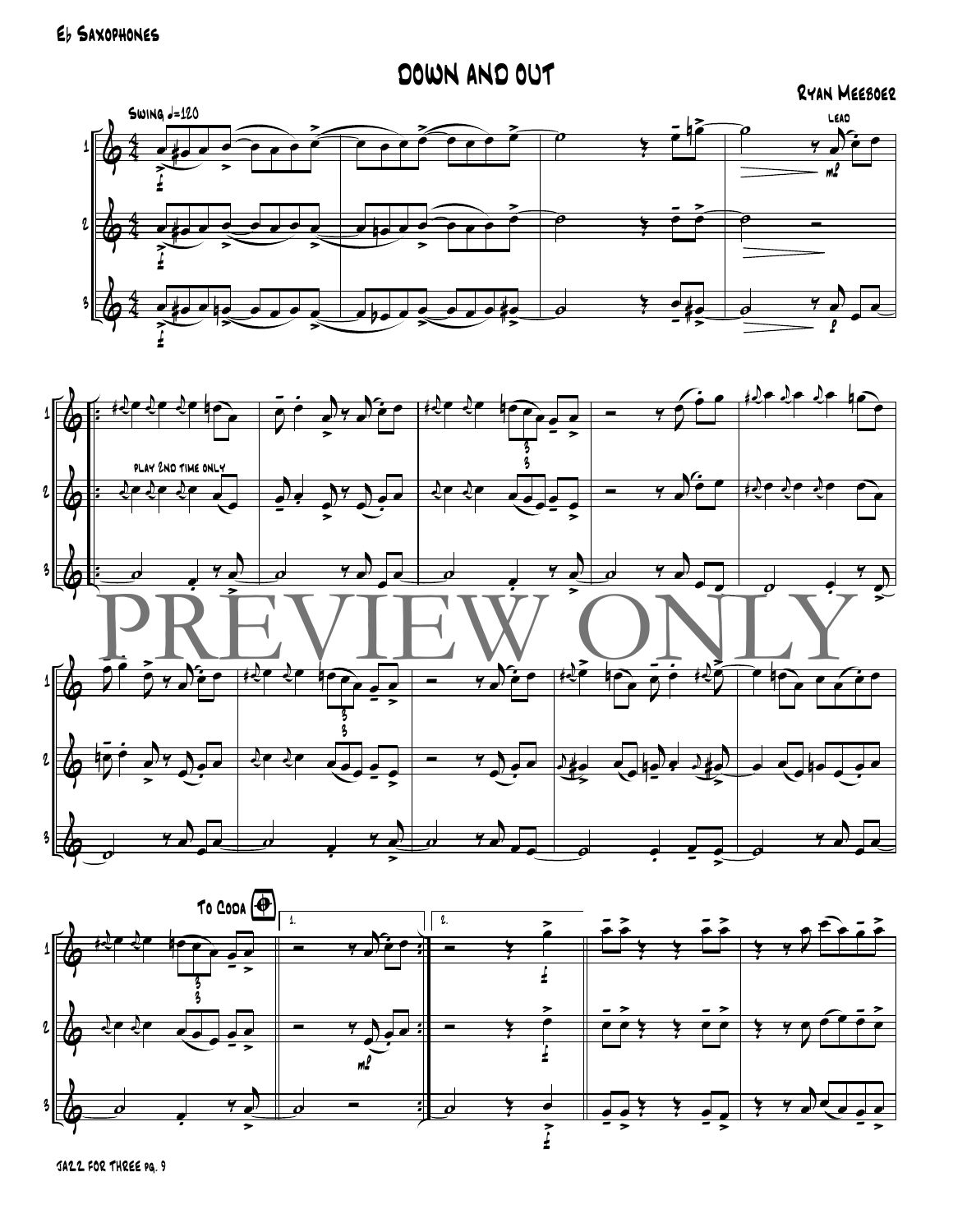![](_page_10_Figure_1.jpeg)

![](_page_10_Figure_2.jpeg)

![](_page_10_Figure_3.jpeg)

![](_page_10_Figure_4.jpeg)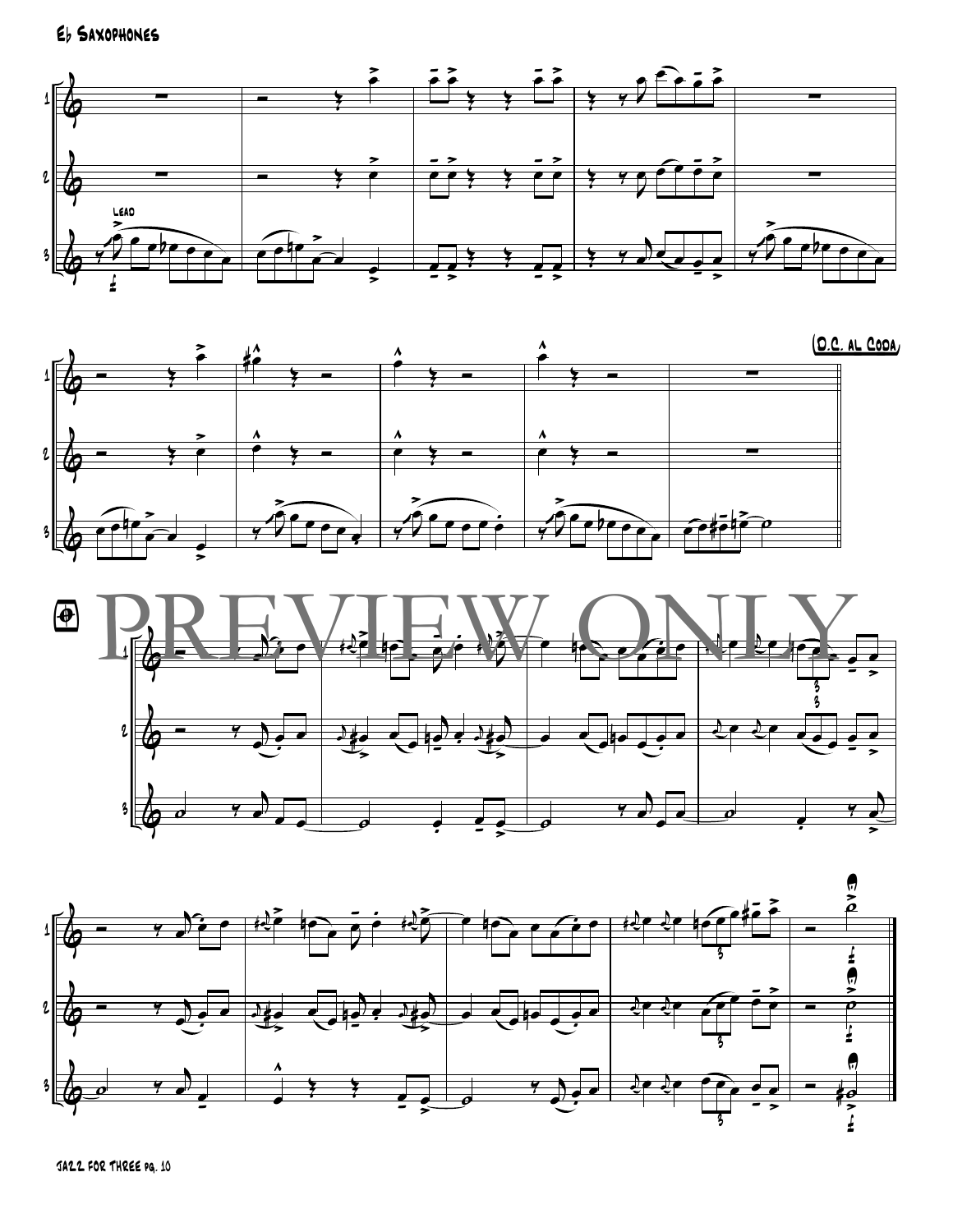SWING TIME

RYAN MEEBOER

![](_page_11_Figure_3.jpeg)

![](_page_11_Figure_4.jpeg)

![](_page_11_Figure_5.jpeg)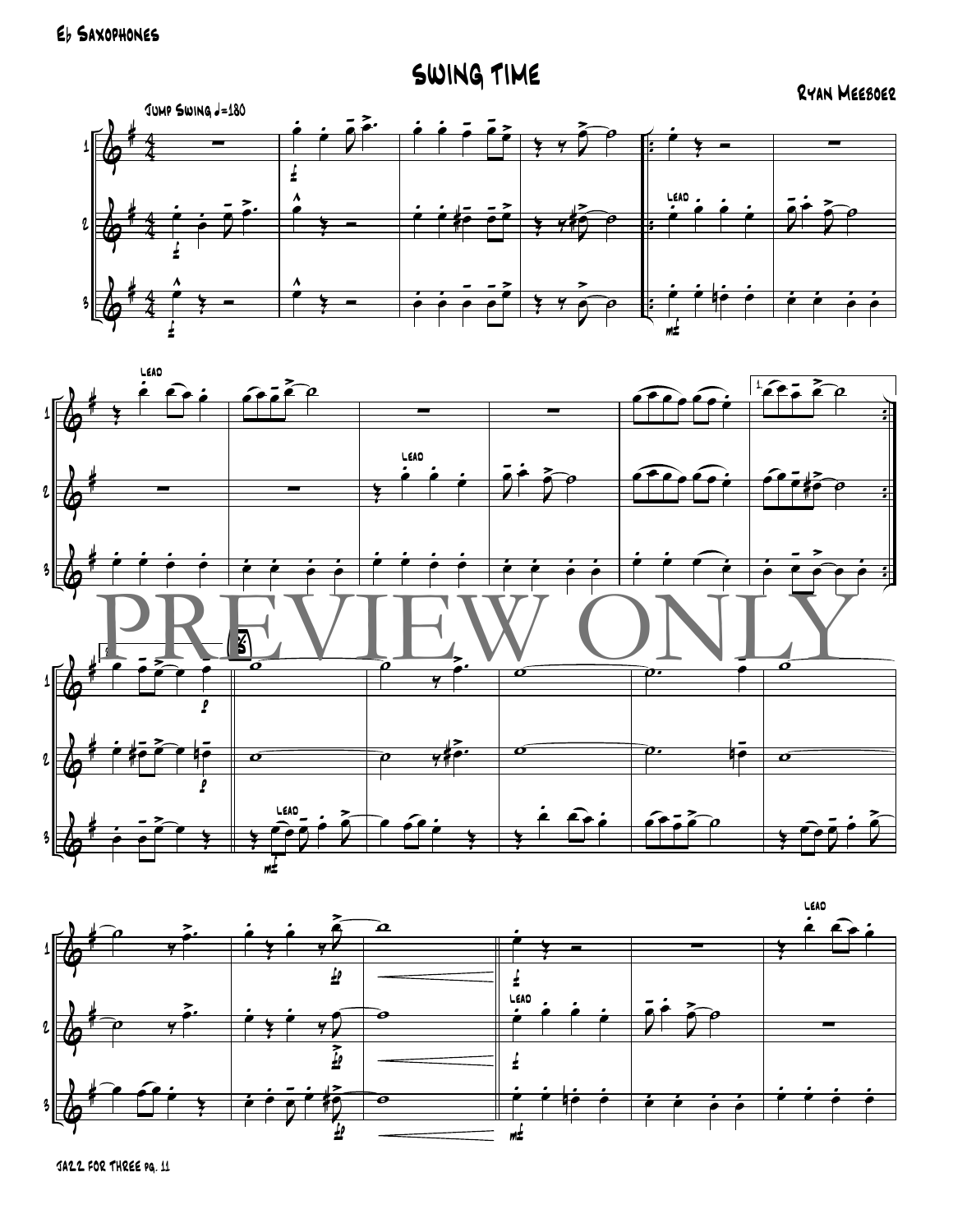![](_page_12_Figure_1.jpeg)

![](_page_12_Figure_2.jpeg)

![](_page_12_Figure_3.jpeg)

![](_page_12_Figure_4.jpeg)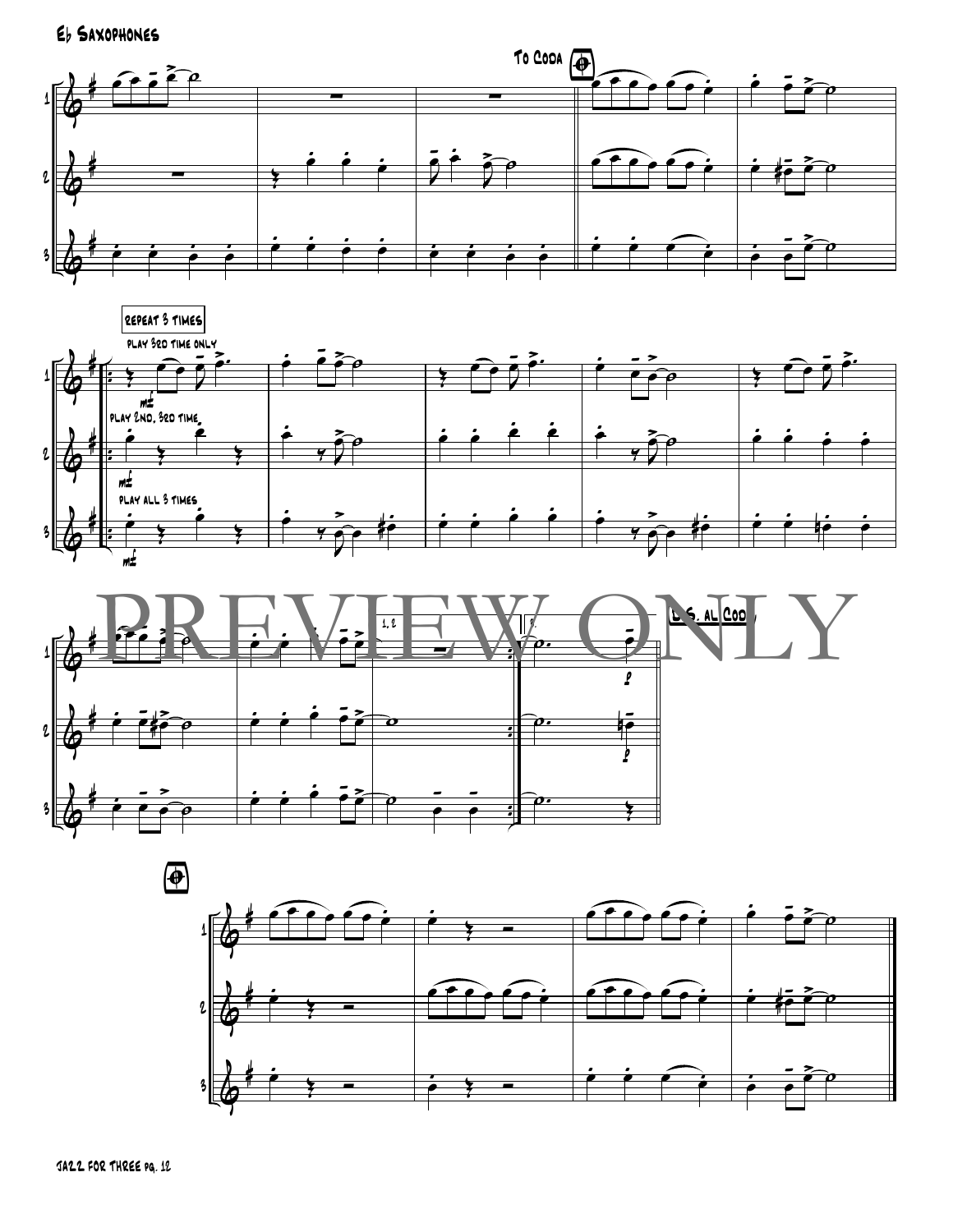![](_page_13_Figure_1.jpeg)

![](_page_13_Figure_2.jpeg)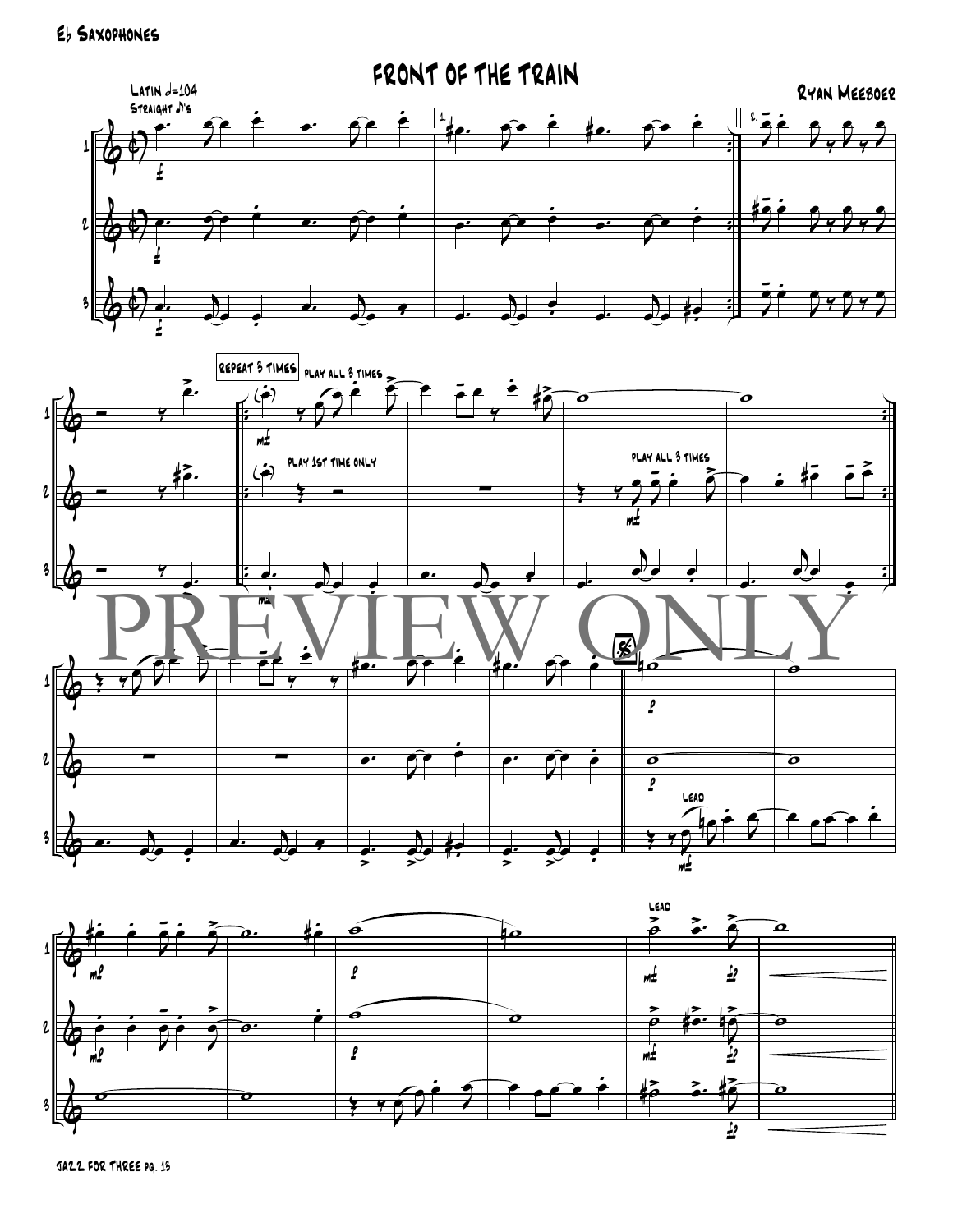![](_page_14_Figure_0.jpeg)

![](_page_14_Figure_1.jpeg)

![](_page_14_Figure_2.jpeg)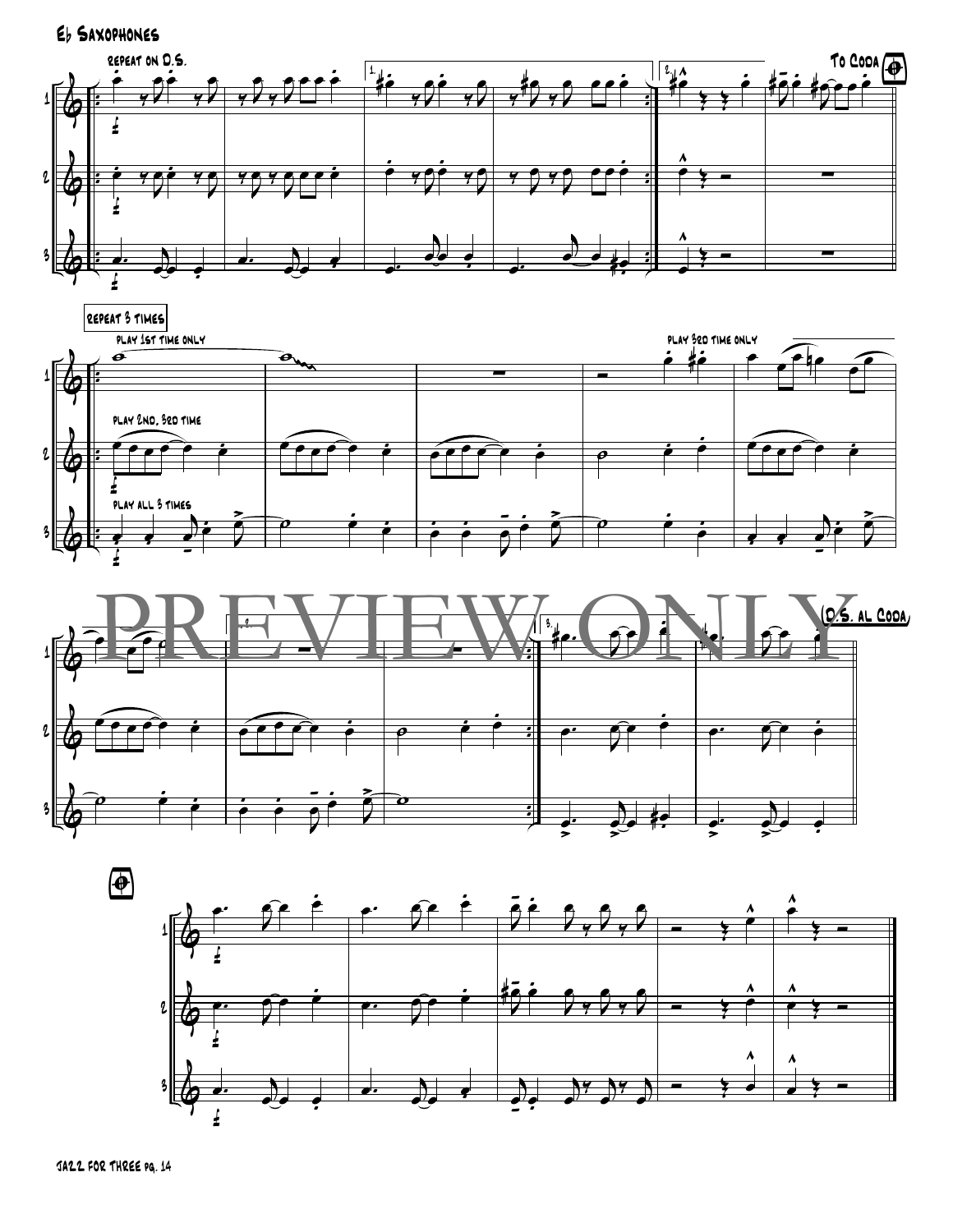**MR. COOL** 

RYAN MEEBOER

![](_page_15_Figure_3.jpeg)

![](_page_15_Figure_4.jpeg)

![](_page_15_Figure_5.jpeg)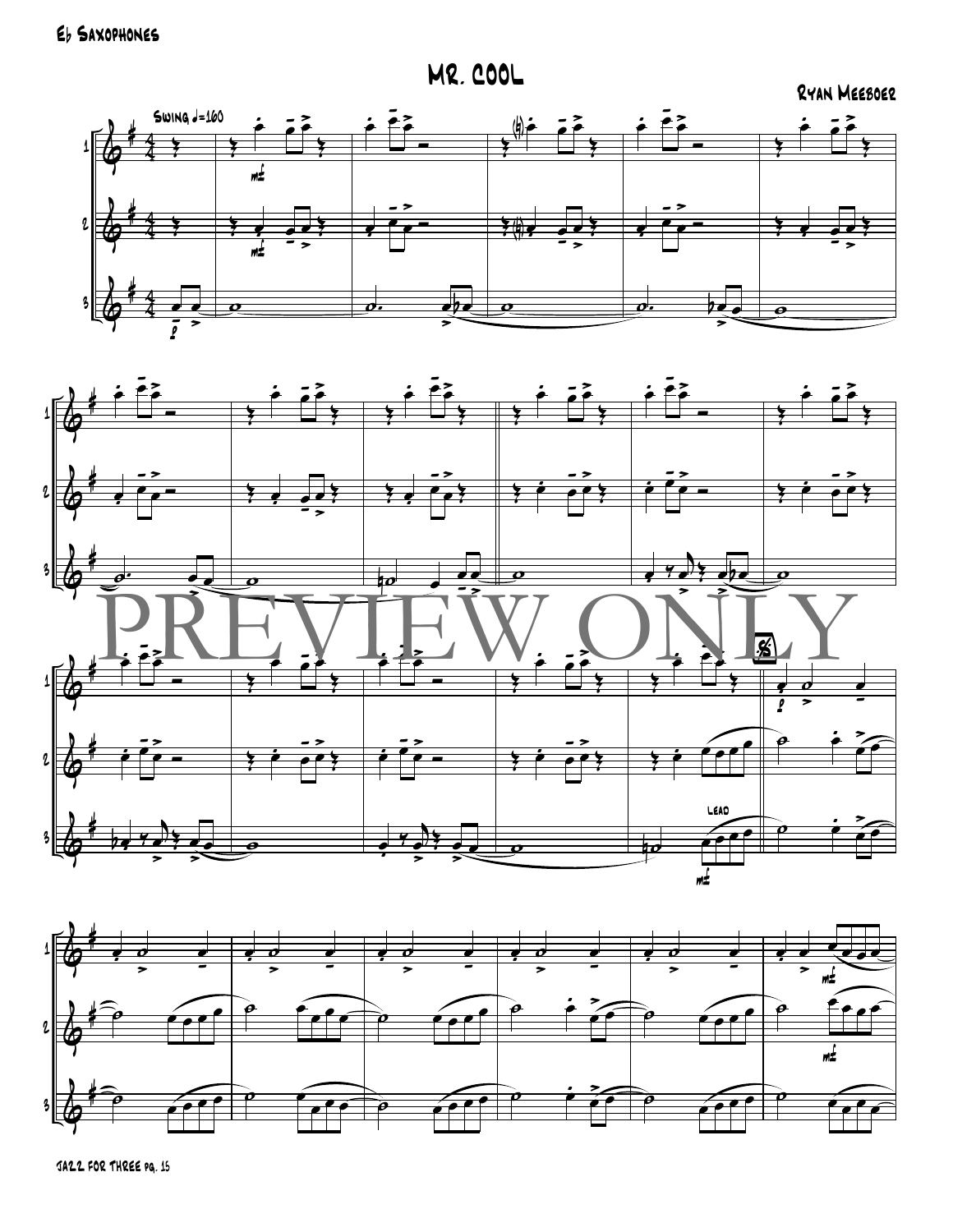![](_page_16_Figure_1.jpeg)

![](_page_16_Figure_2.jpeg)

![](_page_16_Figure_3.jpeg)

![](_page_16_Figure_4.jpeg)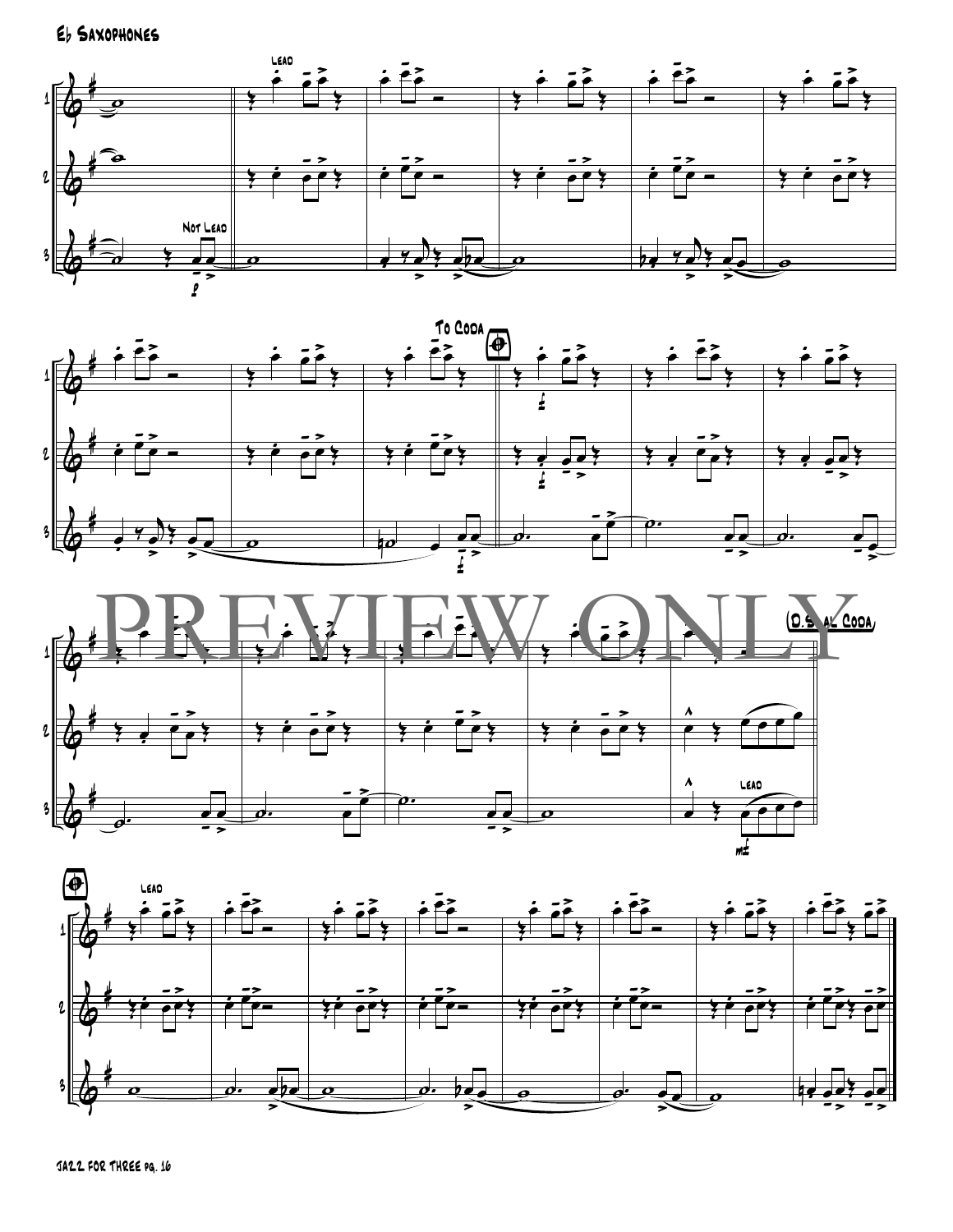Eb SAXOPHONES

## ROUGH COPY

#### RYAN MEEBOER

![](_page_17_Figure_3.jpeg)

![](_page_17_Figure_4.jpeg)

![](_page_17_Figure_5.jpeg)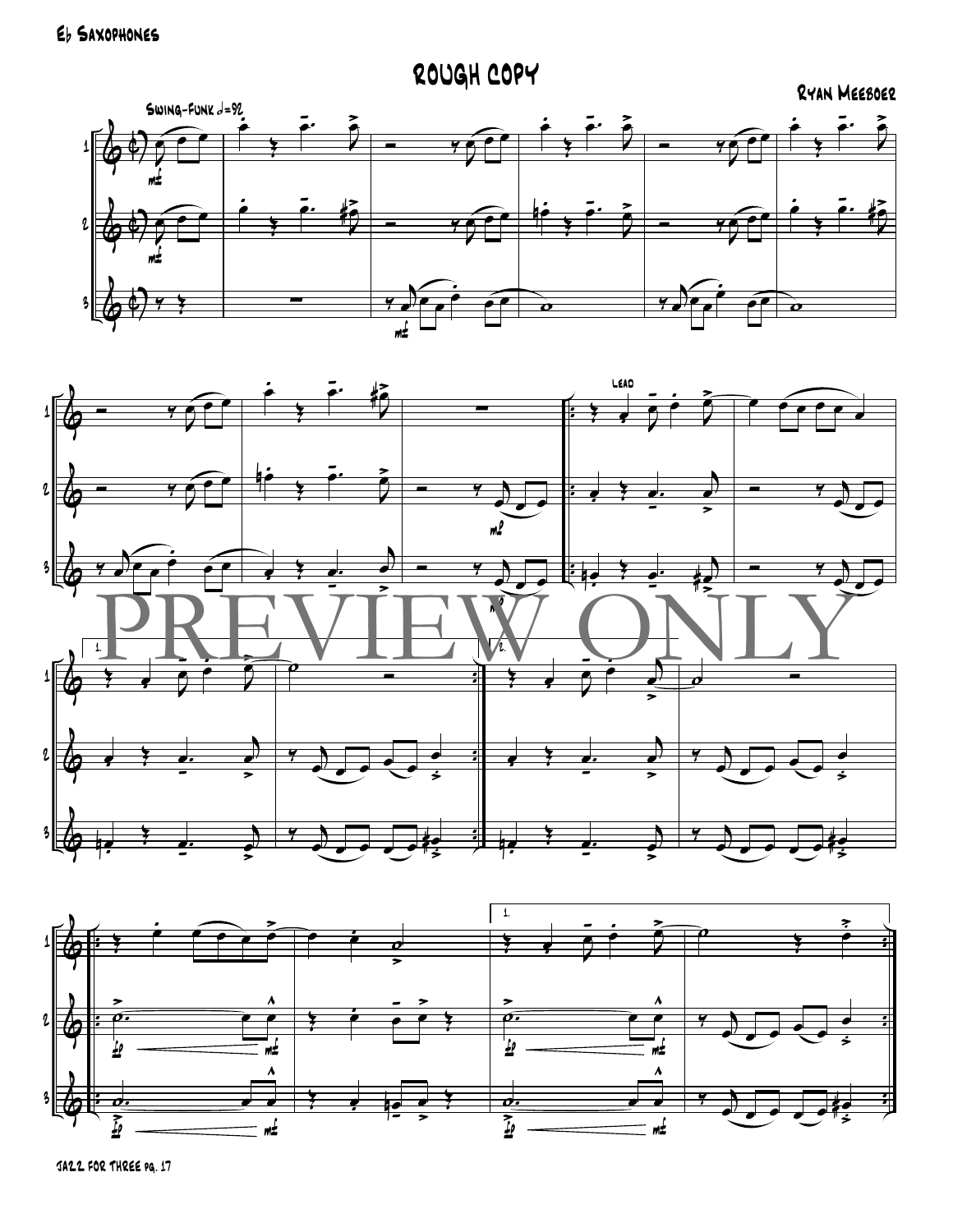![](_page_18_Figure_1.jpeg)

![](_page_18_Figure_2.jpeg)

![](_page_18_Figure_3.jpeg)

![](_page_18_Figure_4.jpeg)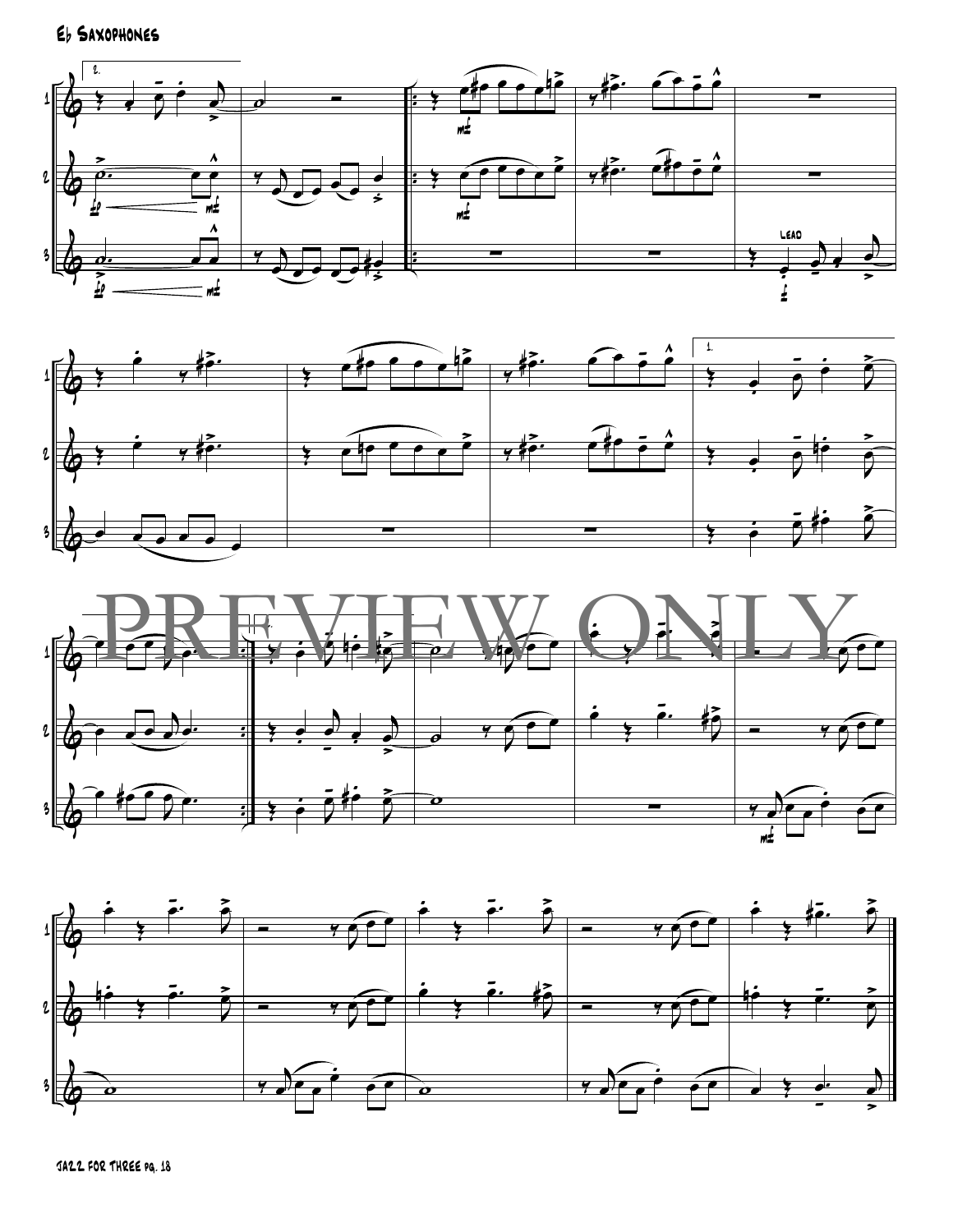Eb SAXOPHONES

GLORY TO THAT GOOD JUMP SWING WILLIAM H. CUMMINGS HARK! THE HERALD ANGELS SING ARRANGED BY RYAN MEEBOER  $Swing = 180$  $\ddot{\bullet}$ LEAD 1  $\frac{1}{2}$ l 3  $\frac{1}{m^2}$ 

![](_page_19_Figure_2.jpeg)

![](_page_19_Figure_3.jpeg)